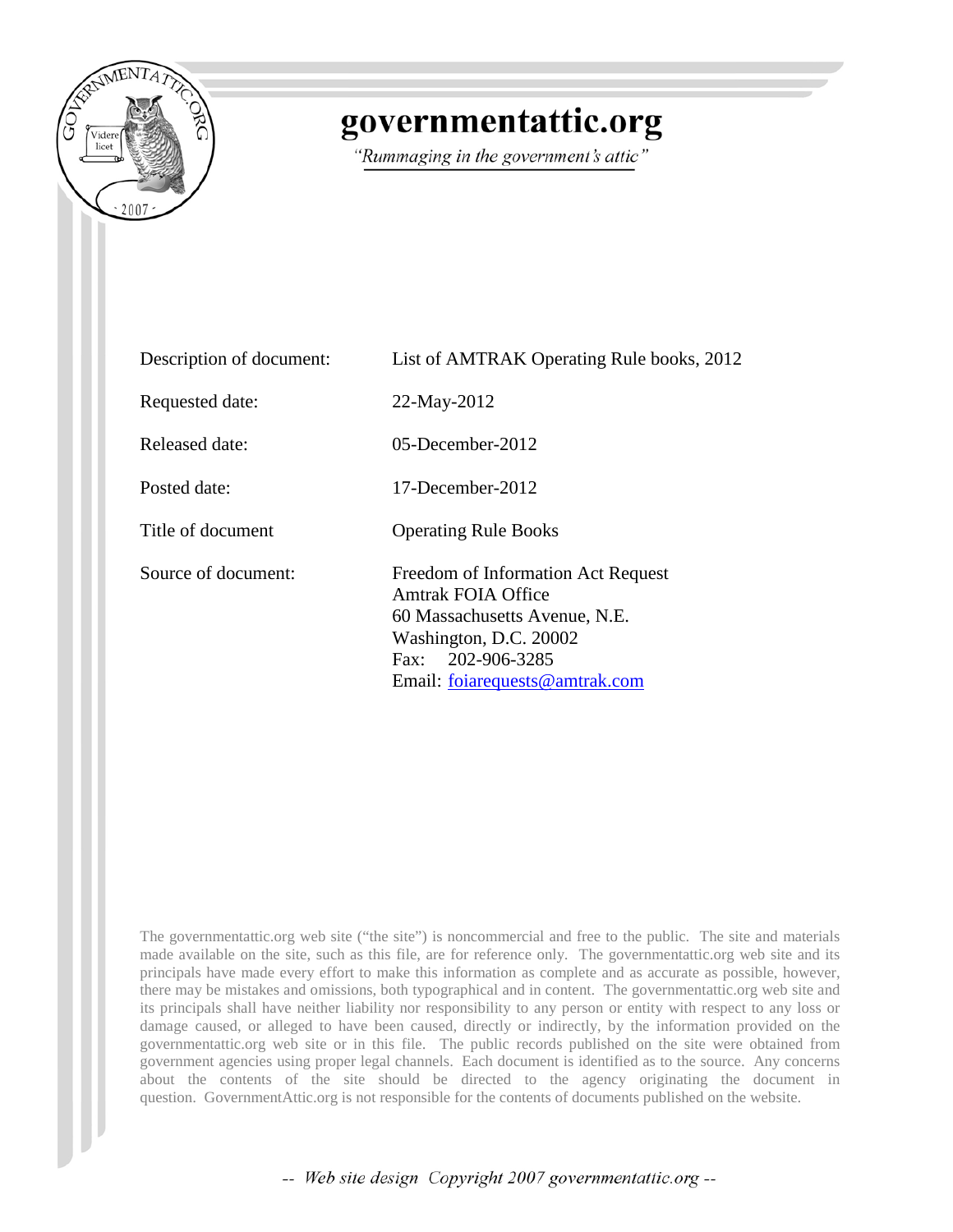

December 5, 2012

Re: Freedom of Information Act Request Tracking Number: 12-FOI-00121

We are further responding to your May 22, 2012 request for information made under the Freedom of Information Act (FOIA), which was received by Amtrak's FOIA Office on May 8, 2012.

Your request seeks a copy of the listing of handbooks from Amtrak's Operations Department.

Amtrak personnel conducted a search and the enclosed list of *Operating Rule Books* from Amtrak's Operations Department was located and determined to be responsive to your request.

Your request has been classified as category  $IV -$  that is, a request other than for commercial-use, from a representative of the news media, or from an educational non-scientific institution. Requesters in this category are provided the first 100 pages of reproduction and the first two hours of search time free of charge. There is no charge for processing your request.

If you have any questions regarding the processing of your request, please feel free to contact me at (202) 906-3741 or via e-mail at Hawkins@amtrak.com.

If you have any questions regarding<br>at (202) 906-3741 or via e-mail at  $\underline{B}$ <br>Sincerely,<br>Sharron Hawkins<br>FOIA Officer

*FOIA Officer* 

Enclosure